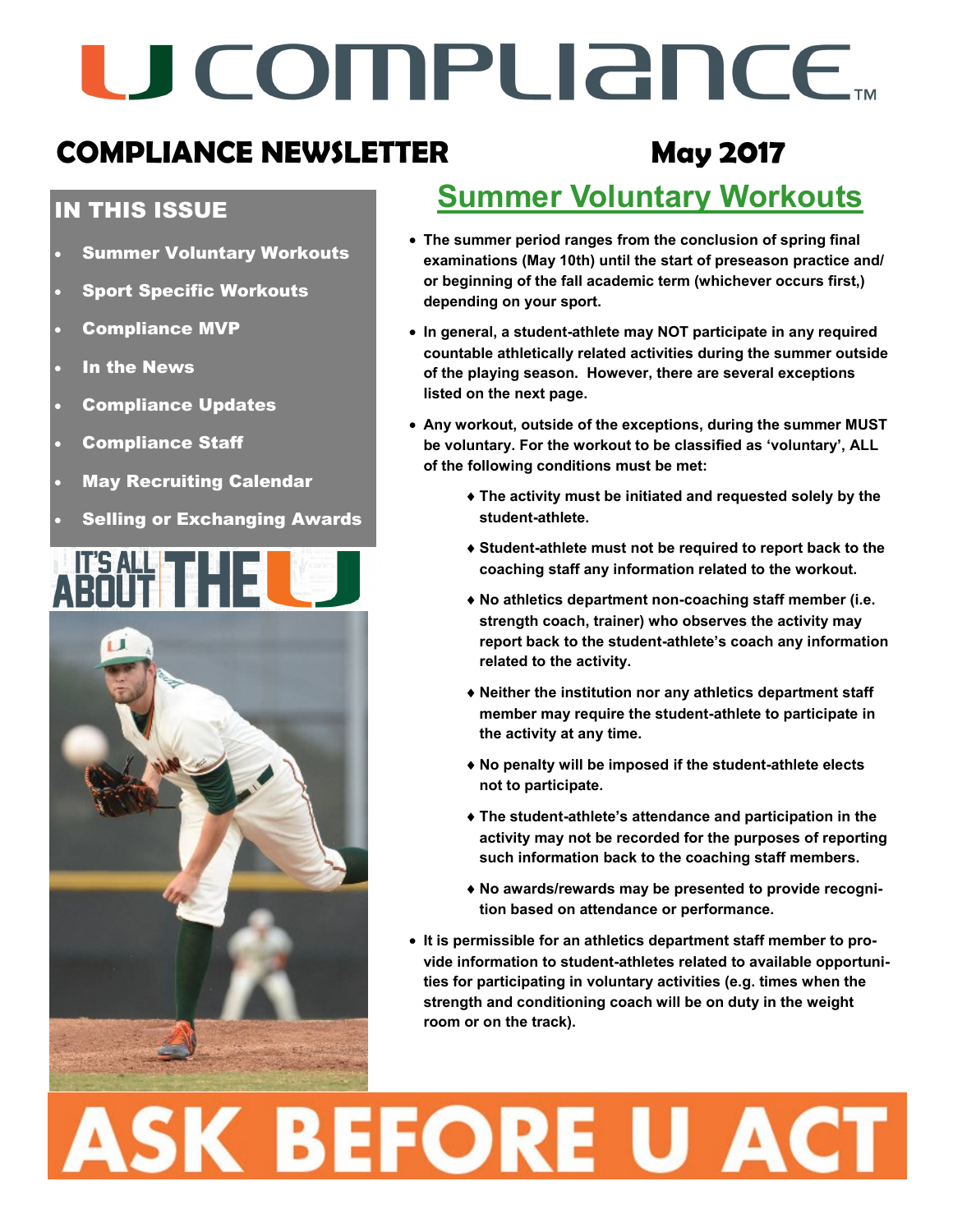# U COMPLIANCE.

### **Sport-Specific Summer Workouts**

**Swimming/Diving, Rowing, and Track and Field (field events only):** 

 **A coach may be present during voluntary individual workouts in the institution's regular practice facility for safety purposes. However, the coach may not conduct the individual's workouts.**

### **Men's and Women's Basketball**

 **In men's and women's basketball a student-athlete who is enrolled in summer school may engage in required weight-training, conditioning and skill-related instruction for up to eight weeks (not required to be consecutive weeks).**

*Please inform the compliance office which weeks your student-athletes will be using as their eight required weeks.*

- **Participation in such activities shall be limited to a maximum of eight hours per week with not more than two hours per week spent on skillrelated instruction.**
- **For a student-athlete not enrolled in summer school, the student-athlete needs to have a minimum grade-point average of 2.200 and to have completed specific credit hour requirements based on their year in school.**

### **Football**

- **The football summer practice legislation allows for an eight week summer conditioning period**
- **Participation in such activities shall be limited to a maximum of eight hours per week with not more than two hours per week spent on video/film review (coaches may be present).**
- **During the remaining weeks of summer, student-athletes may be involved in voluntary weight training and conditioning activities (coaches may NOT be present).**
- **For a student-athlete not enrolled in summer school, the student-athlete needs to have a minimum grade-point average of 2.200 and to have completed specific credit hour requirements based on their year in school.**
- **If student-athletes decide to participate in voluntary workouts, the strength and conditioning coach may monitor the facility for health and safety purposes.**



### **COMPLIANCE MVP**

This month's compliance MVP comes to us from the Men's Basketball program. We would like to thank Adam Fisher for his involvement with and support of the com-

pliance staff.



Adam Fisher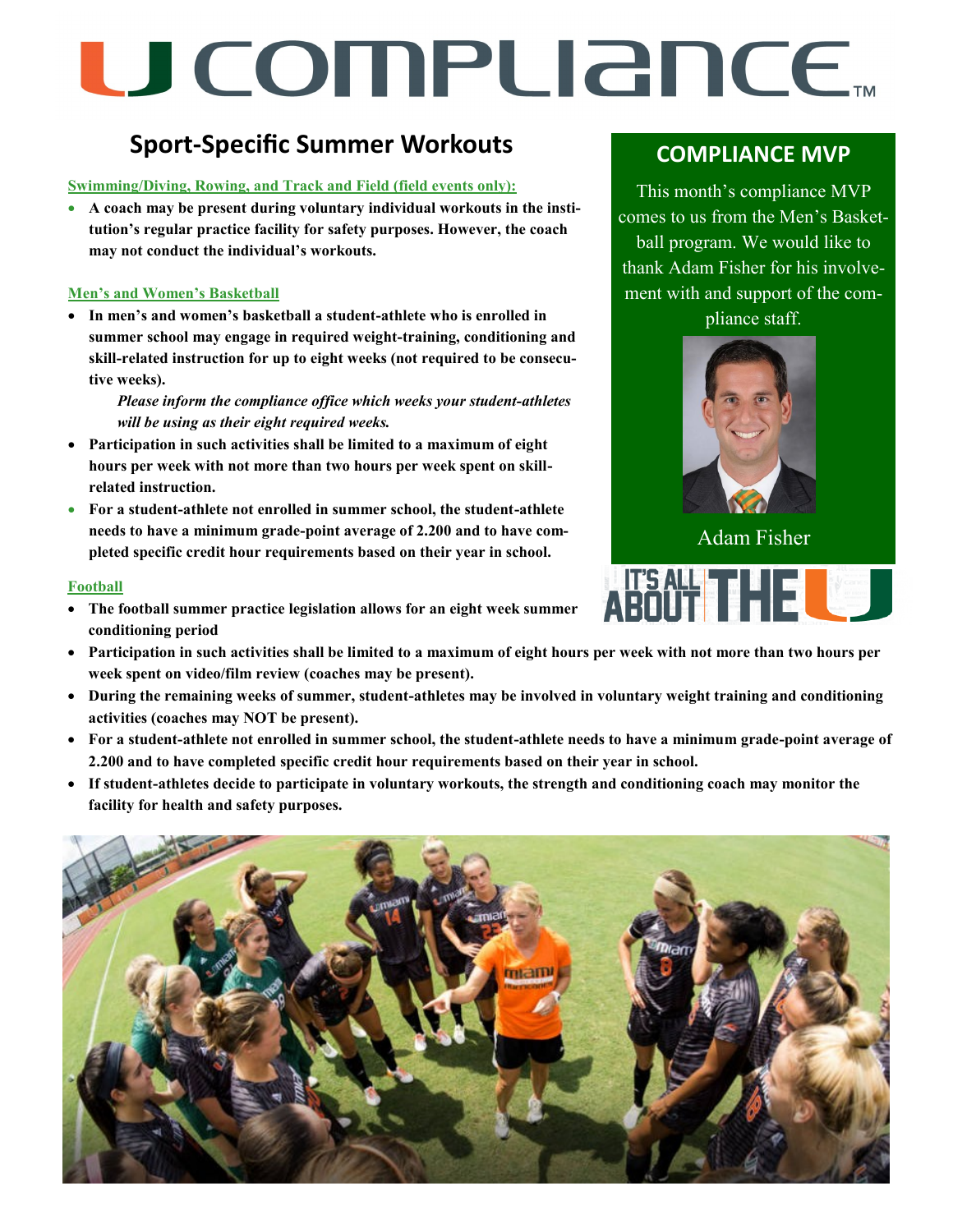## U COMPLIANCE.

### **COMPLIANCE NOTES**

The University of Miami Department of Athletics has implemented drug testing policies, and institutional policies in accordance with NCAA rules and regulations. Should you have any questions or concerns about policies, please contact the Compliance office.

### **In the News: Virginia Football Coaches Commit Recruiting Violation**

Seven Virginia football coaches committed a recruiting violation by having in-person, off-campus recruiting contacts during an evaluation period, according to a Division I Committee on Infractions panel.

The newly hired football staff wanted to personally verify the height and weight of position-specific prospects before offering scholarships to them. For this reason, the coaches decided to pose for photos standing next to prospects. During the spring 2016 evaluation period, the staff posed for photos with 32 prospects at 23 high schools.

While the coaches thought the contact was allowed, NCAA rules prohibit these types of contacts during an evaluation period. Even brief face-to-face encounters during noncontact periods result in an unfair advantage for the school.

The NCAA Committee on Infractions and the University levied the following penalties:

- Public reprimand and censure for the university
- Two-for-one reduction in permissible contacts with each football prospect during the next contact period (self-imposed).
- Two-for-one reduction in the number of days available for the spring 2017 evaluation period (self-imposed).
- Increased rules education for the football coaching staff (selfimposed).
- University must provide documentation to the Offices of the Committees on Infractions confirming the completion of the rules education
- \$5,000 fine.



## ARANT THE LO

### **COMPLIANCE STAFF**

### **Craig Anderson**

Sr Associate AD/Compliance craig.anderson@miami.edu | ext. 5542

**Dan Raben**  Assistant Athletic Director for Compliance<sup>'</sup> d.raben1@miami.edu | ext. 8457

**Sheri Dooley** Associate Compliance Director, Student Services s.dooley@miami.edu | ext. 4428

**Scott Cypen** Assistant Compliance Director, **Monitoring** scott.cypen@miami.edu | ext. 2844

**London Wood** Eligibility Coordinator londonw@miami.edu | ext. 8638